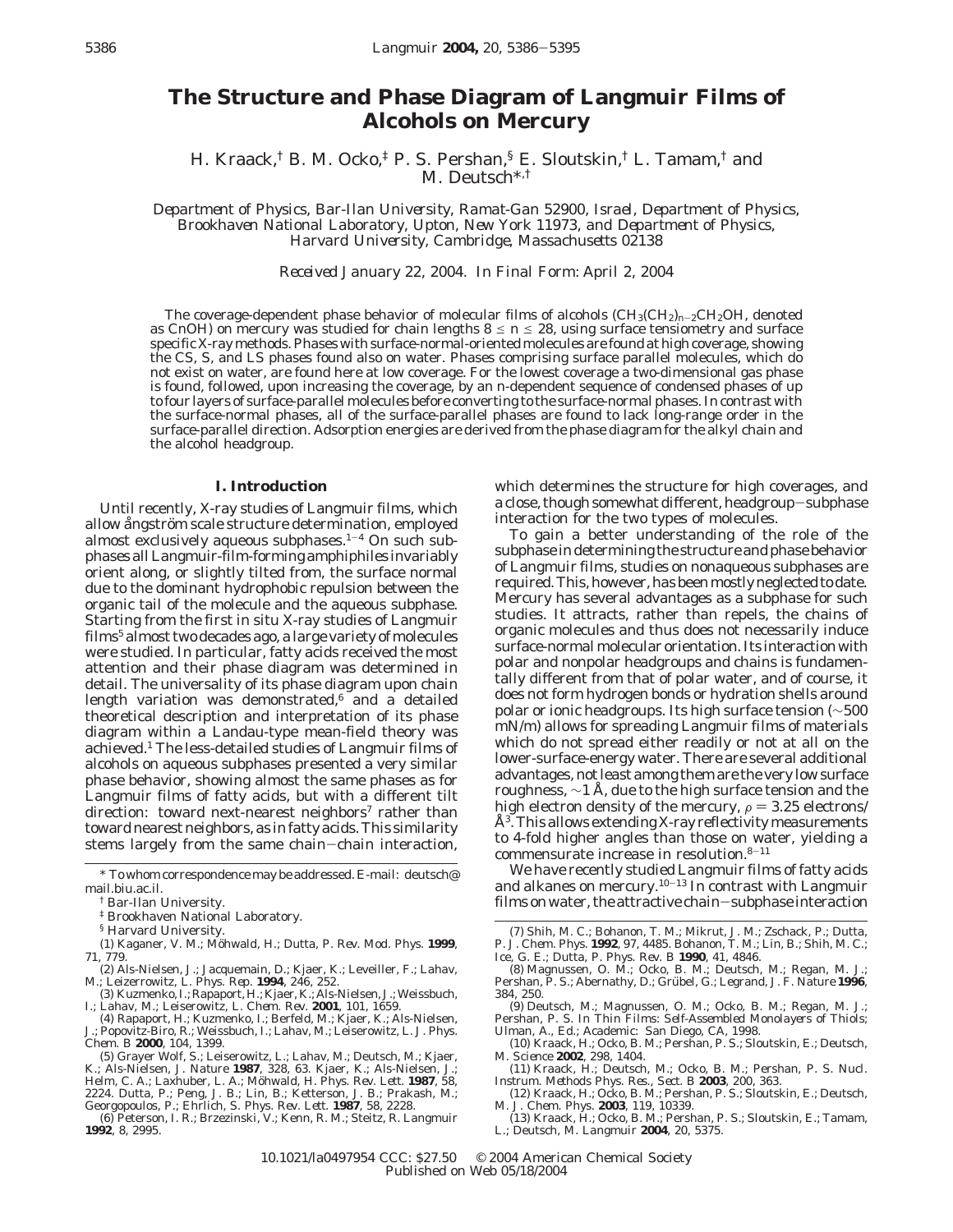

**Figure 1.** Real space model of C26OH on mercury, showing with increasing coverage the growth of single (SL), double (DL), triple (TL), and quadruple (QL) layer of lying down molecules, the untilted standing-up (CS, S, LS) monolayer phase, and the coexistence region (Coex.) between the lying-down and the standing-up phases.

on mercury induces phases where the molecules are oriented parallel to the surface at low coverages and are either ordered (fatty acids) or disordered (alkanes) in the surface-parallel direction. At higher surface pressures the fatty acid films transform to phases of molecules aligned along the surface normal, while alkanes on mercury do not show standing-up phases at all. The in-plane order in fatty acids consists of ordered molecular dimers. This phase behavior is different from that of Langmuir films on water, where fatty acids show only surface-normal phases, and alkanes are found to form macroscopic multilayer crystallites comprising highly tilted molecules.<sup>3,14</sup>

We present here a study of *n*-alcohols on mercury, using surface pressure vs area isotherms, and surface specific X-ray diffraction. Depending on chain length, up to four different lying-down phases are found having one, two, three, and four molecular layers. In contrast, the maximum number of lying-down layers for alkanes or fatty acids is three. A schematic view of the phase sequence for increasing coverage is shown in Figure 1: the single (SL), double (DL), triple (TL) and quadruple (QL) lying-down phases, the untilted standing-up (CS) phase, and the coexistence region (Coex.) between the standing-up and lying-down phases. The standing-up phases of *n*-alcohols are found to be similar to those on water, but with the tilted phases suppressed. The phase diagram is determined, and from this the adsorption energies on mercury of the alkyl chain and the alcohol headgroup are determined. The later is found to be surprisingly close to, though somewhat smaller than, that of fatty acids on mercury.

#### **II. Experiment**

The methods and equipment used are identical with those in previous publications<sup>11-13</sup> and will be described here only briefly.

A specially designed Langmuir trough, suitable for simultaneous film balance and X-ray studies, was used for the experiments. Measurements were carried out under inert He (X-ray) or nitrogen (surface tensiometry) atmosphere. The temperature of the mercury is controllable by a water circulation system to  $\pm 0.2$  °C.

The surface tension measurements employed the Wilhelmy plate method15with an Hg-amalgamated platinum plate, hanging off a leaf spring. Its position, which is proportional to the surface tension, was measured using a linear variable differential transformer (LVDT).11,12

Mercury was purchased from Merck Co. (triple distilled, 99.999 pure) and from Bethlehem Apparatus Co. (quadruple distilled 99.99995% pure). The alcohols were purchased from Fluka, Sigma, or Aldrich and were at least 98% pure. All materials were used as received. No variations were found in our results upon using mercury and/or alcohols from a different manufacturer or of slightly different purities. Standard solutions of molarities  $(3-8) \times 10^{-4}$  in HPLC grade, 99.9% pure chloroform (Aldrich) were used. The films were deposited stepwise, using a micropipet, through a resealable hole in the trough's enclosure.

### **III. Measurement Methods**

**A. Surface Pressure**-**Molecular Area Isotherms.** The surface pressure,  $\pi = \sigma_0 - \sigma$ , where  $\sigma_0$  and  $\sigma$  are the surface tensions of the bare and film-covered liquid surface, respectively, varies with the surface coverage, given by the area per molecule  $A^{15}$  The  $\pi$  vs  $A$  curve, the isotherm, hints at the molecular structure of the Langmuir film and provides indications for the nature of the phases, transitions between them, etc.

As in earlier experiments, the trough was cleaned carefully, and then its enclosure was flushed with a pure inert gas (He or  $N_2$ ) for about 1 h. Mercury was introduced through a capillary tube from a reservoir. The isotherm was then measured by stepwise deposition by a micropipet of an amount of the standard solution, waiting after each step until an equilibrium pressure was reached.

**B. X-ray Measurements.** The molecular-level structure of the Langmuir films was studied at various coverages using surface specific X-ray techniques. The X-ray measurements were carried out at the Harvard/ BNL liquid surface spectrometer at beamline X22B, NSLS, Brookhaven National Laboratory, at wavelengths of  $\lambda =$ 1.53-1.58 Å. The trough was supported on an active vibration isolation unit, mounted on the spectrometer.16 This arrangement was demonstrated in previous measurements<sup>8,10,17</sup> to eliminate vibrational pickup from the environment, the major cause of the strongly limited range and low data quality achieved in early studies of the surface structure of mercury.18

A detailed description of the X-ray measurement methods used and the modeling by a box-model are available in the literature<sup>1,2,12,19</sup> and will not be repeated here. We have carried out X-ray reflectivity (XR) measurements, which yield information on the surface-normal

<sup>(14)</sup> Weinbach, S. P.; Weissbuch, I.; Kjaer, K.; Bouwman, W. G.; Als-Nielsen, J.; Lahav, M.; Leiserowitz, L. *Adv. Mater.* **1995**, *7*, 857.

<sup>(15)</sup> Gaines, G. L. *Insoluble Monolayers at Liquid*-*Gas Interfaces*; Wiley-Interscience: New York, 1966.

<sup>(16)</sup> Braslau, A.; Pershan, P. S.; Swislow, G.; Ocko, B. M.; Als-Nielsen, J. *Phys. Rev. A* **1988** *38*, 2457.

<sup>(17)</sup> Magnussen, O. M.; Ocko, B. M.; Regan, M. J.; Penanen, K.; Pershan, P. S.; Deutsch, M. *Phys. Rev. Lett.* **1995**, *74*, 4444. Dimasi, E.; Tostmann, H.; Ocko, B. M.; Pershan, P. S.; Deutsch, M. *Phys. Rev. B* **1998**, *58*, 13419.

<sup>(18)</sup> Barton, S. W.; Thomas, B. N.; Novak, F.; Weber, P. M.; Harris, J.; Dolmer, P.; Bloch, J. M.; Rice, S. A. *Nature* **1986**, *321*, 685. Lu, B. C.; Rice, S. A. *J. Chem. Phys.* **1978**, *68*, 5558. Bosio, L.; Oumezine, M.

*J. Chem. Phys.* **1984**, *80*, 959. Bosio, L.; Cortes, R.; Folcher, G.; Froment, M. *J. Electrochem. Soc.* **1992**, *139*, 2110.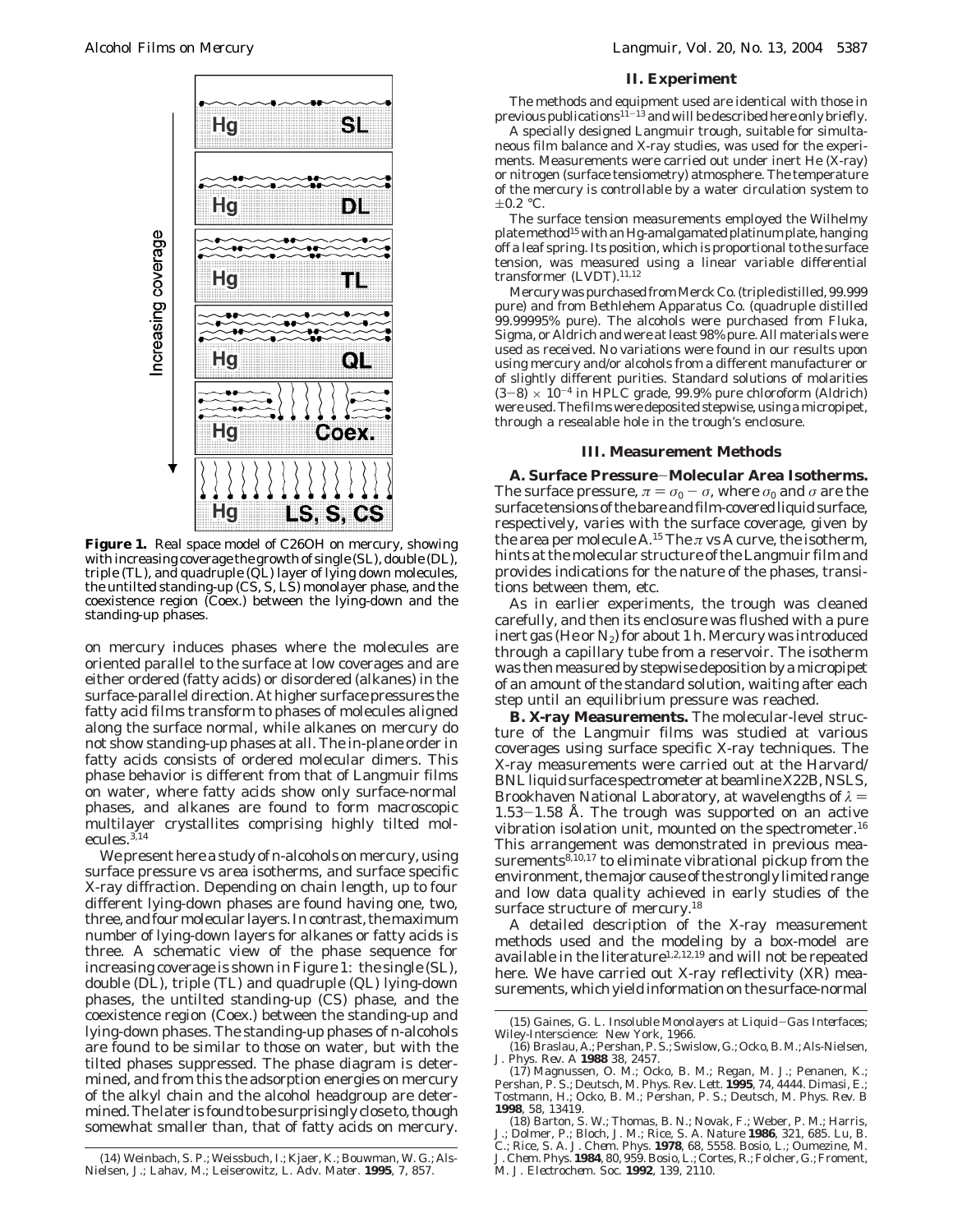

**Figure 2.** Measured surface pressure *π* vs area *A* isotherms  $(T = 23 \text{ °C})$  for C26OH (points  $+$  solid line) and its fit by the Volmer equation (dash line), yielding an exclusion area of 157 Å2/molecule. The layer by layer growth of the lying-down phases can be clearly observed by the formation of successively higher plateaus in the isotherm. The onsets of these plateaus are marked by numbered arrows. The inset shows the onset of the fourth (short) plateau on an enlarged scale.

structure of the Langmuir film such as its surface-normal electron density profile and its surface roughness. The in-plane order was investigated by grazing incidence diffraction (GID). The XR measurements employed a NaI point detector while the GID was measured using a position-sensitive detector, aligned within the vertical scattering plane, which allows the simultaneous measurement of a full Bragg rod (BR) at the positions where GID peaks are observed. To minimize beam damage, exposure times of the sample were kept to the necessary minimum by using an automatic shutter upstream of the trough. This was only open during the time of the measurement.

## **IV. Results and Discussion**

We present first  $(A, \pi)$  isotherms for  $8 \le n \le 28$ , and X-ray data for  $n = 14$ , 18, 22, and 26. This is followed by an intercomparison of the results for the different chain lengths and a discussion of the resultant phase diagram. Finally, we will discuss the alcohol results in comparison with our previous studies of fatty acids and alkanes on mercury.<sup>12,13</sup>

**A. Isotherms.** Figure 2 shows the isotherm of C26OH, taken at  $T = 23$  °C. The measured points are shown by open circles. These are connected by a smoothed line. One obvious disadvantage of the stepwise addition of material is that the size of the areal step due to the addition of even a minimal amount of solution is very large at low coverages. Thus, we have only a small number of points at low coverages. For  $A \geq 220$  Å<sup>2</sup>/molecule, the surface pressure does not increase significantly with decreasing *A*. With further decrease in the area, the pressure starts to show a strong increase which levels off at a pressure of 40 mN/m and an area of  $A = 160$  Å<sup>2</sup>/molecule. The increase in the surface pressure can be reasonably well fitted by the Volmer equation,  $\pi(A - A_1) = kT$  (dashed line), the ideal gas law in two dimensions, with an exclusion area  $A_1 = 157 \text{ Å}^2/\text{molecule}$ . Employing lengths of 1.27, 1.5, and 2.4 Å for the C $-C$  bond projected on the molecular

axis, and the van der Waals radii of the  $CH<sub>3</sub>$  and CHOH groups, respectively,20,21 as well as a width of 4.3 Å derived in the X-ray measurements discussed below for the thickness of a flat-lying alcohol molecule, the calculated area occupied by a single lying-down molecule is  $153 \text{ Å}^2$ , in good agreement with the exclusion area *A*1. As discussed in an accompanying publication,  $13$  the association of the exclusion area obtained from a fit by the Volmer equation with the geometrical area occupied by a molecule originates in the work of Langmuir<sup>22</sup> and is further supported by a number of subsequent theoretical and experimental studies.23 We use the Volmer equation (and not, e.g., the van der Waals one, see ref 13) only to demonstrate that the bend in the isotherm at  $A_1$  is due to the formation of a closely packed layer of flat-lying molecules.

Below  $A_1$  two additional plateaus are formed at coverages of 79 and 47  $\AA^2$ /molecule and surface pressures of 48 and 51 mN/m, respectively. The onsets of the three plateaus are marked by numbered arrows 1 to 3 in Figure 2. The fact that the second plateau is formed at one-half the area/molecule of the first plateau points toward the formation of a double layer, as was also found for fatty acids and alkanes of various chain lengths.12,13 The onset area of the third plateau is close to, though somewhat below, one-third of  $A_1$  indicating that a triple layer is formed. On an enlarged scale, shown in the inset to Figure 2, a small, barely significant, jump can be observed at ∼34 Å2/molecule, marked by arrow 4. This, again, is close to, though somewhat smaller than, one-quarter of *A*1. If this jump is indeed real, it could indicate the formation of a quadruple layer of flat-lying molecules. We will return to this point in section B below and show that the X-ray measurements indeed reveal the existence of such a quadruple layer.

The  $(A, \pi)$  isotherms of alcohols of other chain lengths,  $8 \le n \le 28$ , measured all at  $T = 23$  °C, are shown in Figure 3. For clarity the isotherms of C18OH, C22OH, C26OH, and C28OH are shifted by  $\pi = 5$  mN/m from each other. The various plateau onsets, the corresponding pressures, and the collapse pressure of each of the alcohols measured are summarized in Table 1.

We observe three qualitatively different behaviors in the isotherms, depending on chain length. For  $22 \le n \le$ 26 we observe the formation of three clear plateaus as described above in detail for C26OH, which is the only molecule which shows also a possible fourth plateau. For  $14 \le n \le 18$ , and also for C28OH, two plateaus are observed and for  $n \leq 12$ , only a single plateau. The areas per molecule at the onset of the plateaus are plotted as a function of chain length in Figure 4. All onset areas are observed to increase linearly with chain length:  $A_1 = (6$  $(2.6 + 6) + (6.1 \pm 0.2)n\AA^2$ /molecule,  $A_2 = (3 \pm 3) + (2.9 \pm 0.2)n$ A<sup>2</sup>/molecule, and  $A_3 = (2 \pm 2) + (1.7 \pm 0.2)n$  A<sup>2</sup>/molecule. The last two are very close to  $A_1/2$  and  $A_1/3$ , respectively. The only deviation from linearity is in *A*<sup>1</sup> for C8OH. The lower than expected value of  $A_1$  for C8OH may indicate that a large number of molecules prefer to stand up already before completion of a single layer of lying down molecules.

<sup>(19)</sup> Deutsch, M.; Ocko, B. M. In *Encyclopedia of Applied Physics*; Trigg, G. L., Eds.; VCH: New York, 1998; Vol. 23, p 479. Als-Nielsen, J.; McMorrow, D. In *Elements of Modern X-ray Physics*; Wiley: New York, 2001.

<sup>(20)</sup> Small, D. M. In *The Physical Chemistry of Lipids*; Plenum: New York, 1986.

<sup>(21)</sup> Israelachvili, J. In *Intermolecular and surface forces*; Academic: London, 1992.

<sup>(22)</sup> Langmuir, I. *J. Am. Chem. Soc.* **1932**, *54*, 2798. See also the discussion of the exclusion area of docosane on mercury in ref 12.

<sup>(23)</sup> Israelachvilli, J. *Langmuir* **1994**, *10*, 3774. Fainerman, V. B.; Volhardt, D. *J*. *Phys. Chem. B* **2003**, *107*, 3098. Tonks, L. Private communication, cited in ref 22. Vollhardt, D.; Fainerman, V. *Colloids Surf.*, *A* **2001**, *176*, 117. Langmuir, I. *J. Chem. Phys.* **1933**, *1*, 756. Davies, J. T. *Proc. R. Soc. London, Ser. A* **1951**, *208*, 224. Phillips, J. N.; Rideal, E. *Proc. R. Soc. London, Ser. A* **1955,** *232*, 149.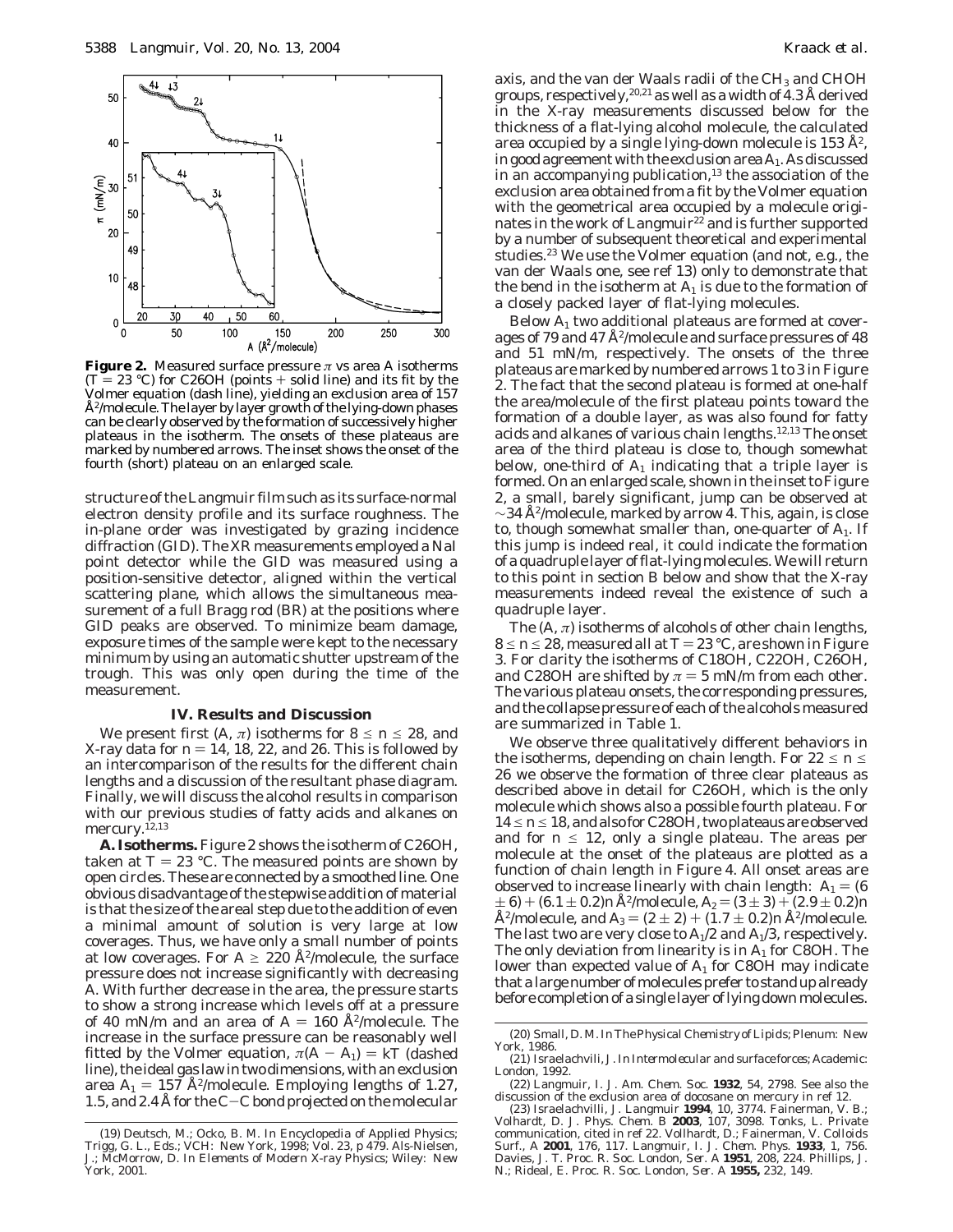

**Figure 3.**  $(A, \pi)$  isotherms for alcohol molecules of chain lengths  $8 \le n \le 28$ . The isotherms of C18OH, C22OH, C26OH, and C28OH are upshifted by  $\pi = 5$ , 10, 15, 20 mN/m, respectively.



**Figure 4.** Exclusion area values  $A_1$  obtained from fits of the Volmer equation to the isotherms and onset areas of the second, *A*2, and third, *A*3, plateaus of the isotherms in Figure 2 (points), with their linear fits (lines). The second plateau is observed only for  $n \ge 14$ , and the third plateau only for  $22 \le n \le 26$ .

**Table 1. Fitted Exclusion Area,** *A***1, and Onset Areas of the Second,** *A***2, and Third,** *A***3, Plateaus, with Their** Corresponding Surface Pressures  $\pi_1$ ,  $\pi_2$ , and  $\pi_3$ , and the **Collapse Pressure** *π***<sup>c</sup> for Different Chain Length Alcohols**  $C_n$ OH<sub>*a*</sub>

|    | Ų/molecule     |       |       | mN/m    |         |         |                    |
|----|----------------|-------|-------|---------|---------|---------|--------------------|
| n  | A <sub>1</sub> | $A_2$ | $A_3$ | $\pi_1$ | $\pi_2$ | $\pi_3$ | $\pi_{\mathrm{c}}$ |
| 8  | 37(5)          |       |       | 7       |         |         | 16                 |
| 10 | 66(4)          |       |       | 21      |         |         | 30                 |
| 12 | 85(5)          |       |       | 32      |         |         | 40                 |
| 14 | 87(5)          | 43(4) |       | 38      | 44      |         | 46                 |
| 16 | 104(6)         | 52(4) |       | 42      | 51      |         | 53                 |
| 18 | 124(6)         | 57(5) |       | 42      | 50      |         | 53                 |
| 22 | 140(7)         | 67(5) | 37(4) | 42      | 49      | 52      | 54                 |
| 26 | 157(8)         | 79(5) | 47(4) | 40      | 48      | 51      | 54                 |
| 28 | 175(9)         | 84(5) |       | 44      | 52      |         | 59                 |

*<sup>a</sup>* The numbers in parentheses are the uncertainties in the last digit of the quoted value.

A similar effect was observed for short-chain fatty acids and can be assigned to the lower gain in energy for a lying-down molecule (which has a better chain-mercury contact) over a standing-up one (which has a better headgroup-mercury contact) because of the short chain length. $13$ 



**Figure 5.** (a) Measured (points) and box model fitted (lines) X-ray reflectivities for C26OH on mercury at the indicated coverages. (b) The electron densities derived from the fits. The XRs show from bottom to top the successive growth of four layers of lying-down molecules and the coexistence between standing-up and lying-down molecules at  $25 \text{ Å}^2/\text{molecule}$ . No pure, standing-up-only phase could be obtained at room temperature by just increasing the coverage.

The isotherms for the shorter chains are different. Starting at  $n = 12$ , with decreasing *n* we observe a single distinct plateau for  $A \leq A_1$  that becomes progressively less horizontal. The isotherms show also a more rounded bend at  $A_1$  and a lower pressure  $\pi$  for the plateau with decreasing *n*. This indicates an increasingly incomplete coverage of the single layer of flat lying molecules as *n* decreases with an eventual disappearance of the single flat-lying phase for C7OH and shorter molecules. Qualitatively the isotherms are very similar to and show the same features as those of fatty acids on mercury.<sup>13</sup> This includes the sharp increase at areas slightly larger than the exclusion area  $A_1$ , for most chain lengths the same number of plateaus and a similar surface pressure at the plateaus. Both classes of molecules show a small pressure increase toward small areas, which indicates compressed phases of standing up molecules. Aside from this small increase the isotherms of alcohols resemble also those taken for alkanes on mercury.<sup>12</sup>

**B. X-ray Measurements.** In this section we describe the X-ray reflectivity and grazing incident diffraction results for C14OH, C18OH, C22OH, and C26OH. All reflectivities were taken at*T*)25 °C, while for the grazing incidence diffraction we varied the temperatures over a wide temperature range. The results for C22OH and C26OH exhibit a phase behavior which encompasses the entire range of phenomena observed; therefore we first highlight these results. Moreover, C22OH is an attractive molecule to study since it has been extensively investigated on aqueous subphases, and it also exhibits the richest phasediagramattemperaturescloseto,andslightlybelow, room temperature. The comparison with the watersupported film should be relevant to the standing-up phases of our films. Mercury-supported C26OH films exhibit, however, the largest overall number of plateaus, as discussed in the previous section, and shows, therefore, the richest phase diagram for the lying-down phases.

**1. X-ray Reflectivity.**Figure 5a shows a set of Fresneldivided reflectivities measured (points) for C26OH at the indicated areas per molecule as calculated from the amount of material deposited. These curves were taken at positions along the isotherm corresponding to the lying down single, double, triple, quadruple layers and the standing up layer regimes. The range of *qz* measured does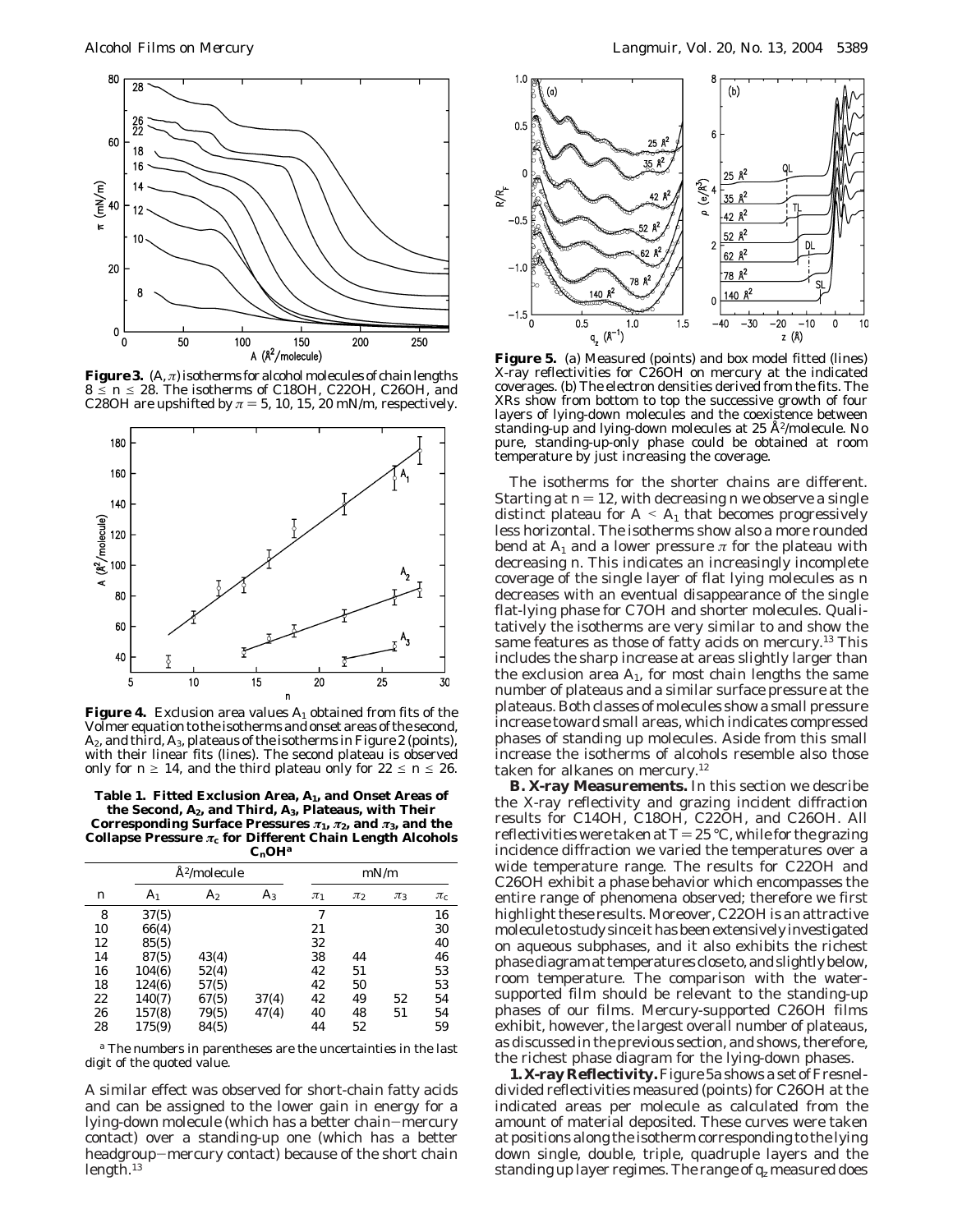**Table 2. Nominal Coverage (***A***), Layer Thickness (***d***), Phase, Fractional Coverage of the Topmost Layer in % (Top), and the Roughnesses of the Alcohol**-**Air (***σ***Alc) and the Mercury**-**Alcohol (***σ***Hg) Interfaces, As Obtained from Fits to the XR Curves in Figure 5 for a C26OH Layer at** *T*  $=$ **25** °**C** 

| A. A <sup>2</sup> | d. A | phase | top, $%$ | $\sigma_{\text{Alc}}$ , A | $\sigma_{\text{Hg}}$ , A |
|-------------------|------|-------|----------|---------------------------|--------------------------|
| 140               | 4.7  | SL    | 100      | 0.9                       | 0.9                      |
| 78                | 9.1  | DL.   | 100      | 1.5                       | 1.0                      |
| 62                | 13.1 | TL    | 70       | 1.1                       | 1.1                      |
| 52                | 13.1 | TL    | 100      | 1.0                       | 1.0                      |
| 42                | 17.2 | QL    | 65       | 0.9                       | 1.1                      |
| 35                | 16.9 | QL    | 100      | $1.3\,$                   | 0.9                      |
| 25                | 34.9 | CS    | 30       | $1.5\,$                   | 1.4                      |

not extend to the layering peak of the mercury,  $q_z = 2.3$  $A^{-1}$ . Fits, obtained from model density profiles, are shown as solid lines in Figure 5a and the corresponding density profiles are shown in Figure 5b. The density is modeled as a finite number of boxes, each with its own density, thickness, and roughness. Further details can be found in refs 11, 12, and 13. Thus, only a short description will be given here.

The electron density profile shows the mercury/alcohol interface at  $z = 0$  and the Langmuir film at negative  $z$ values. All fits show a layering of the mercury, which is discussed in detail in the literature.<sup>17</sup> To approximate the known layered mercury profile<sup>17</sup> by a simple model, we fitted the electron density profile of the mercury by a box model with a fixed box width of 1.3 Å, a varying electron density for each box, and a fixed interbox interfacial roughness of 0.7 Å. This resulted in the oscillatory electron density shown in Figure 5b. Following an extensive set of fits with different combinations of free and fixed parameters, we employed in the fits shown here a fixed electron density of 5.5 electrons/ $A<sup>3</sup>$  for the first mercury box in all fits. All roughness values obtained in the fit for the mercury-alcohol and the alcohol-air interfaces range from 0.9 to 1.3 Å, close to those of a pure mercury surface. The electron densities of the alcohols are also modeled by boxes. Fitting the electron density of the lying-down phases as well as the alkyl chains of the standing-up phases freely resulted in electron densities of  $0.26 \le \rho \le 0.34$  electrons/ Å<sup>3</sup>. Thereafter a density of  $\rho = 0.30$  electrons/Å<sup>3</sup> was used for the lying-down phases as well as for the alkyl chains of the standing-up phases to have better comparison between different fits and to minimize the number of fit parameters. In the standing-up phases, the electron density and length of the alcohol headgroup were held constant at 0.40 electrons/Å3 and 2.0 Å, respectively, since for such thin layers these two parameters are highly correlated when allowed to vary freely. These values were chosen to reproduce the extension of and total number of electrons in the headgroup. The thicknesses of the other boxes were allowed to vary in the fits.

The fit results, shown in lines in Figure 5a, are summarized in Table 2, and the corresponding electron density profiles are shown in Figure 5b. In the case of a partial coverage of the top layer, incoherent scattering from the different-coverage domains was assumed. The measured reflectivity was, therefore, fitted by the sum of the model *intensities* (rather than amplitudes) reflected from the two type of domains. The resultant intensity ratio of the two terms yielded the coverage of the top layer. The thickness of the standing-up monolayer is equal to the length of an extended molecule and indicates, therefore, a standing-up phase of untilted molecules. The question of a possible molecular tilt of this phase is discussed below along with those of the other alcohols studied here. The layer by layer growth indicated by the



**Figure 6.** (a) Fresnel-normalized measured (circles) XR curves of the standing-up phases of C14OH, C18OH, C22OH, and C26OH on mercury at the indicated areas per molecule and *T*  $= 25$  °C. Model fits (lines) yield the electron density profiles shown in (b).

jumps in the isotherm is clearly observed in the X-ray reflectivity results. The average layer thickness for each layer is about  $d = 4.3$  Å. The third and fourth layer seem to be thinner than the first two layers, indicating perhaps a stronger attraction between the chains in these layers and those in the underlying layers, which reduces the layer spacing. The thinner upper layers might also indicate a penetration of the molecules of the upper layers into the lower layers.

The X-ray results confirm that the first, highest *A*, plateau in the isotherm (cf. the C26OH isotherm in Figure 1) is due to the filling up of the second lying-down layer, the first having been completed at the strong bend in the isotherm at  $A_1$ . The second layer is completed at the onset of the second plateau at 79 Å<sup>2</sup>/molecule. The X-ray results also show that the following plateau is due to the filling up of the third lying-down layer, which is completed at the onset of the third plateau at  $47 \mathrm{\AA}^2$ /molecule. The X-ray measurements confirm that the next plateau is indeed due to the filling-up of the fourth flat-lying layer, as suggested in the discussion of Figure 2 above. Thus, the small jump at  $A \approx 34 \text{ Å}^2/\text{molecule}$  (arrow 4 in Figure 2) indicates the completion of the fourth layer, and onset of the coexistence region between lying-down and standingup molecules, as indeed demonstrated by the X-ray results for 25 Å<sup>2</sup>/molecule. The standing-up phases of C26OH observed for  $A \leq 25$  Å<sup>2</sup>/molecule are discussed in the following paragraph together with alcohols of other chain lengths.

Figure 6a shows a selection of reflectivity curves for C14OH, C18OH, C22OH, and C26OH at  $T = 25$  °C in the high coverage regime where the standing-up phases are present. Reflectivity curves were also acquired for C14OH, C18OH, and C22OH in the lying-down single and double layer phases, but since these curves are essentially identical to those of C26OH, these curves have not been displayed. In Figure 6a, the solid lines are fits as described above and the corresponding density profiles are shown in Figure 6b.

In the bottom curve of Figure 6a we show the reflectivity for C14OH at  $A = 18$  Å<sup>2</sup>/molecule. The fitted thickness, 19.8 Å, corresponds to a standing-up monolayer. For the other chain lengths, the fitted thicknesses are 24.9 Å for C18OH, 29.5 Å for C22OH, and as previously mentioned 34.9 Å for C26OH. No differences were found in the fitted layer thickness of the standing-up monolayer in coexist-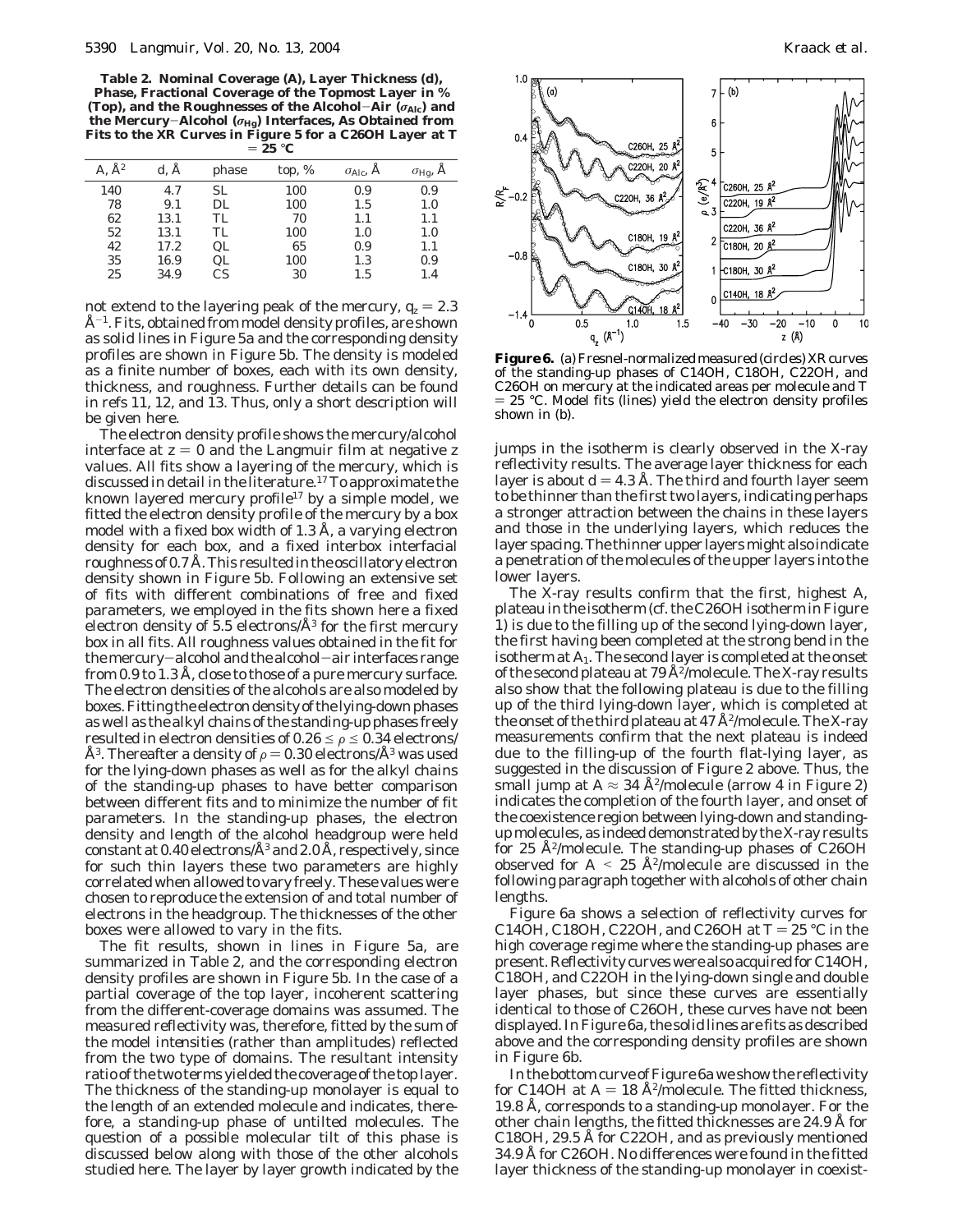

**Figure 7.** Measured GID patterns of the standing-up phases of C22OH at high coverage (∼19 Å2/molecule) for several temperatures, showing the transition from CS to S to LS phases with increasing temperature.

ence with the lying-down phases from that found for the full-coverage, standing-up-monolayer-only. This indicates the absence of tilted phases that are observed for Langmuir films of alcohols on water.7 It also supports the conclusion that the standing-up phase (and by implication also the lying-down phase) is an island phase, as depicted in the panel denoted "Coex." in Figure 1. We discuss this point further in the next section dealing with the GID and BR results.

**2. Grazing Incidence Diffraction.** Measurements of the lateral structure of the Langmuir monolayers were carried out using GID and BR for C14OH, C18OH, C22OH, and C26OH at a range of temperatures and pressures corresponding to the lying-down and the standing-up phases. First we focus on the results for C22OH since it shows the widest range of phases near room temperature. Second, we discuss the behavior of C26OH, which shows similar behavior, except for the absence of one phase. Finally, we show the results for C14OH and C18OH, which show less temperature dependence. Before discussion of the lying-down phases, for which no long- or mediumrange in-plane order is observed, the results for the standing-up phases are presented. The GID results shown for the pure standing-up phases were all measured at a high coverage,  $A \approx 19 \text{ Å}^2/\text{molecule}$ , as calculated from the amount of material deposited. Measurements at the lower coverage coexistence range between the standing-up and the lying-down phases showed initially the same X-ray diffraction pattern as for the pure standing-up phases, but the diffraction peaks deteriorated quickly due to beam damage, exhibiting progressively lower intensities, larger peak widths, and lower  $q_{\parallel}$  positions.

Temperature-dependent GID patterns for the standingup phases of C22OH are shown in Figure 7 (circles). The measured diffraction pattern is fitted by two Lorentzian peaks (line) on a linear background. Peak positions and widths, the corresponding lattice constants of the centered rectangular unit cell, and the area per molecule of C22OH

**Table 3. Peak Positions (***q*|**) and Widths (fwhm), the Lattice Constants (***a***,***b***) of the Corresponding Body-Centered Rectangular Unit Cell, and the Area per Molecule (***A***) Calculated from the GID Measurements of C22OH at the Temperatures Indicated**

| T <sup>°</sup> C | $q_{\parallel}(11),$<br>$\mathbf{\tilde{\Delta}}$ – 1 | fwhm,<br>$\mathring{\mathbf{\Delta}}$ -1 | $q_1(02)$ ,<br>$\mathring{\mathbf{A}}$ – 1 | fwhm,<br>$\AA^{-1}$ | a, A | b. A | $A, \mathring{A}^2$ |
|------------------|-------------------------------------------------------|------------------------------------------|--------------------------------------------|---------------------|------|------|---------------------|
| 5                | 1.512                                                 | 0.008                                    | 1.692                                      | 0.006               | 5.01 | 7.43 | 18.6                |
| 10               | 1.513                                                 | 0.006                                    | 1.686                                      | 0.008               | 5.00 | 7.45 | 18.6                |
| 13               | 1.510                                                 | 0.006                                    | 1.682                                      | 0.007               | 5.01 | 7.47 | 18.7                |
| 14               | 1.508                                                 | 0.006                                    | 1.684                                      | 0.007               | 5.02 | 7.46 | 18.7                |
| 13               | 1.504                                                 | 0.012                                    | 1.663                                      | 0.047               | 5.01 | 7.56 | 18.9                |
| 14               | 1.494                                                 | 0.024                                    | 1.649                                      | 0.031               | 5.04 | 7.62 | 19.2                |
| 16               | 1.498                                                 | 0.012                                    | 1.631                                      | 0.035               | 5.00 | 7.70 | 19.3                |
| 18               | 1.497                                                 | 0.016                                    | 1.620                                      | 0.045               | 4.99 | 7.76 | 19.4                |
| 21               | 1.495                                                 | 0.027                                    | 1.616                                      | 0.045               | 5.00 | 7.78 | 19.5                |
| 25               | 1.503                                                 | 0.058                                    | 1.567                                      | 0.086               | 4.90 | 8.02 | 19.6                |
| 27               | 1.514                                                 | 0.069                                    | 1.514                                      | 0.069               | 4.79 | 8.30 | 19.9                |
|                  |                                                       |                                          |                                            |                     |      |      |                     |

obtained from the measurements are summarized in Table 3 and plotted in Figure 8. Three different phases can be distinguished clearly. For  $T = 10$  °C we observe two resolution-limited diffraction peaks at  $q_{\parallel} = 1.512 \text{ Å}^{-1}$  and at  $q_{\parallel}=1.686 \text{ Å}^{-1}$ . By use of the information of the structure of Langmuir films of long chain alcohols on water $1,7$  and of fatty acid molecules on mercury, $13$  the GID pattern strongly indicates a body-centered rectangular unit cell containing two molecules, with the diffraction peaks indexed as (11) and (02). The very high density of the film, 18.6 Å $^{2}/$ molecule, and the resolution limited diffraction peaks in the GID, which yield a very large crystalline coherence length exceeding 1000 Å, indicate that the packing of the molecules must be herringbone-like, as is often observed for high-density Langmuir films of large chain lengths at low temperatures.<sup>1</sup> These structural details identify this phase as the CS phase, found also for the same alcohol monolayer on water at similar densities and temperatures.<sup>1</sup> For  $T = 14$  °C we observe four diffraction peaks, consisting of two pairs of peaks. Two peaks are practically at the same *q*<sup>|</sup> position and have the same fitted full width at half-maximum (fwhm) as for the lower temperature, indicating that they originate in the CS phase. The two other peaks appear at slightly lower *q*<sup>|</sup> values and are significantly broader. This pattern can be interpreted as originating in two coexisting phases: a  $CS$  phase and an S phase.<sup>1</sup> The S phase is characterized by a slightly lower molecular density than the CS phase and different coherence lengths in different crystalline directions. At  $T = 18$  °C only the peaks of the S phase are observed, indicating the end of the coexistence region. As the temperature is increased, the diffraction peaks of the S phase approach each other continuously (another signature of the S phase), become broader, and finally merge into a single peak at  $T = 27$  °C. This last phase can be interpreted as a hexatic LS phase, where the hexagonal packing results in the (11) and (02) peaks having the same *q*|. Further details on the structural characteristics of the CS, S, and LS phases can be found in ref 1.

These phases, their sequence and phase boundaries, correspond closely to those found for highly compressed films of C21OH on water.7 The only difference is that the *T* boundaries of the phases are shifted up by ∼4 °C. A similar shift is expected for our C22OH sample, which is one carbon longer.6

Starting with the CS phase we observe the same lattice constants as for C21OH on water (5.01  $\times$  7.43 Å<sup>2</sup>) at *T* = 5 °C.7 As typical for the CS phase the lattice expansion is almost exclusively in the longer, *b*, direction. Its magnitude,  $\left(\frac{d}{d}T\right)/b = (5 \pm 1) \times 10^{-4} \text{ °C}^{-1}$ , is small, corresponding to a crystalline phase rather than a rotator phase, as expected for a herringbone-ordered CS phase.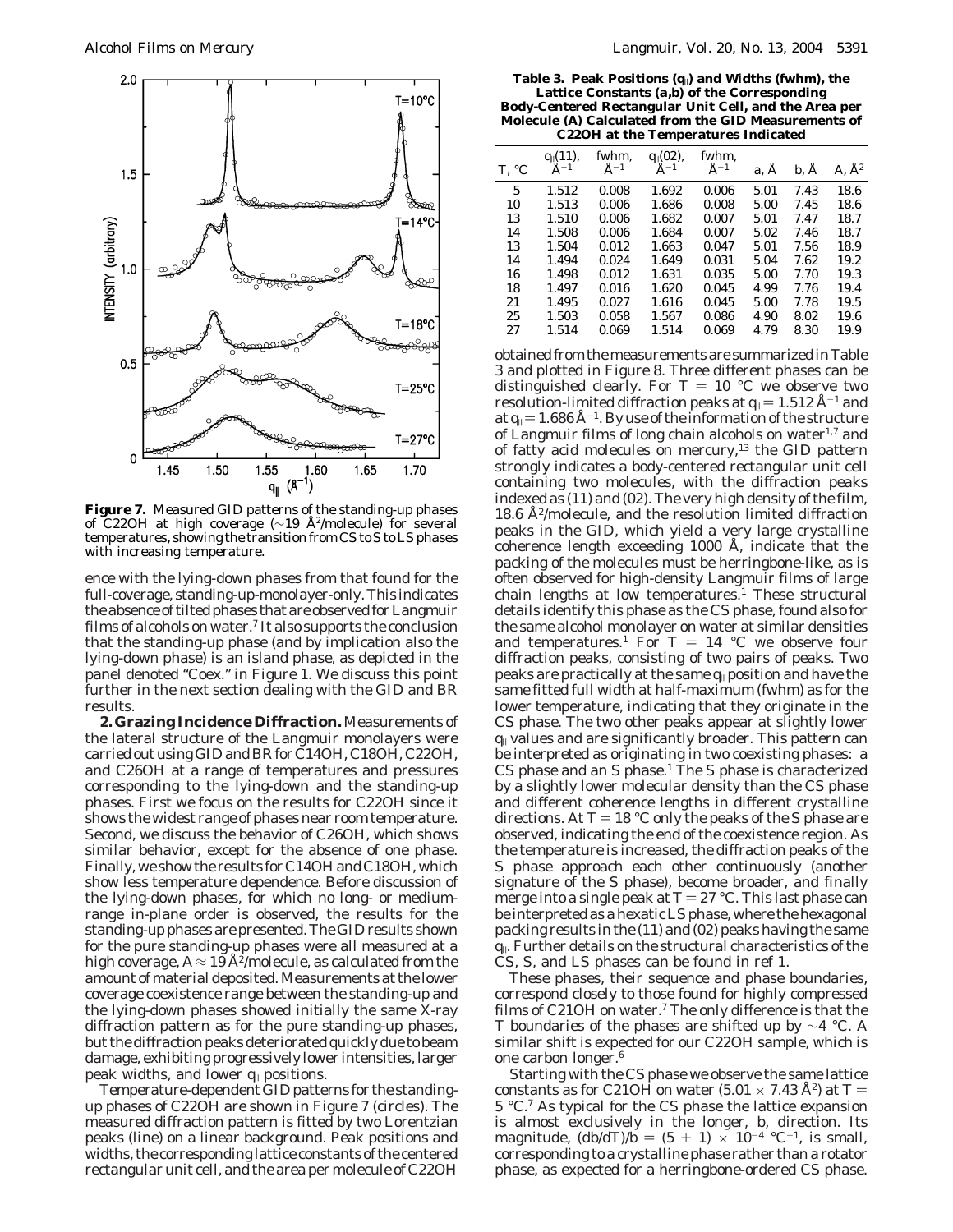The transition to the S phase is characterized by a considerable broadening of the GID peaks, especially the (02) peak. This indicates a concomitant decrease in the crystalline coherence length from over 1000 Å in the CS phase to 400 Å  $((11)$  direction) and 150 Å  $((01)$  direction) in the S phase. The transition is also accompanied by a rather large increase in the area per molecule, from ∼18.7 to ~19.2 Å<sup>2</sup>/molecule, and in the linear expansion coefficient in the *b* direction, by almost an order of magnitude to  $\left(\frac{d}{d\pi}\right)/b = (4 \pm 0.4) \times 10^{-3}$  °C<sup>-1</sup>, which is similar to that of a rotator phase. The transition from the CS to the S phase shows a small jump in the lattice constants, a large decrease in the crystalline coherence length, and a small (∼1 °C) temperature range of coexistence between the two phases, all of which are indicative of a first-order transition. The main feature of the transition from the S to the LS phase is the change in symmetry; from a bodycentered rectangular S phase to a hexagonal LS phase. The transition is also accompanied by a further decrease in the crystalline coherence length, with the higher value in the (11) direction approaching the lower value in the (01) direction, and by an increase in the area per molecule from 19.5 to 19.9  $\AA^2$ /molecule.

We wish to point out not only the close similarity of these structures to those of Langmuir films of alcohols on water but also the close similarity between the herringbone-structured crystalline CS phase and the orthorhombic *â*-phase of *bulk* alcohols. For C22OH this bulk phase has a unit cell of dimensions (5.02  $\times$  7.43  $\times$  121.5  $\AA$ <sup>3</sup>), containing eight molecules.<sup>20</sup> In the  $(a,b)$  plane this cell has the same symmetry and dimensions as the inplane two-dimensional (2D) unit cell of mercury- and water-supported alcohol monolayers. The only difference is a slight elongation of the bulk unit cell in the *z* direction, most likely due to hydrogen bonding in the bulk unit cell which contains eight molecules rather than the two in mercury- and water-supported monolayers. Another striking similarity exists between the hexatic LS phase and the  $\alpha$ -phase of bulk alcohols. This phase appears in the bulk over a narrow temperature range below the freezing point. It has also an hexagonal packing with four molecules, and its dimensions are  $4.85 \times 8.40 \times 60.0$  Å<sup>3, 20</sup> as compared to the values of  $4.79 \times 8.30 \times 29.5$  Å<sup>3</sup> that are listed in the last line of Table 3.

The GID measurements for C26OH are shown in Figure 9; they present a behavior similar to that of C22OH, with one remarkable difference. The S phase, which extends over a temperature range of ∼12 °C for C22OH is not observed in C26OH. The CS phase transforms directly into the hexagonal LS phase at  $36.5 \pm 1.5$  °C. The CS phase appears identical to that of C22OH with the temperature-independent lattice parameter  $a = 5.00$  Å and a lattice parameter *b* varying linearly from  $b = 7.45$ Å for  $T = 13.4$  °C to  $b = 7.54$  Å for  $T = 34.5$  °C. As for C22OH, this corresponds to a linear lattice expansion coefficient of  $\left(\frac{d}{d}\right)/b = (5 \pm 0.5) \times 10^{-4}$  °C<sup>-1</sup>. The LS phase of C26OH shows two significant differences relative to the LS phase of C22OH. The first is an increase in the area of the unit cell, from 19.9 to 20.3  $\AA^2$ /molecule. This may well be due to the higher transition temperature to the LS phase in C26OH, as compared to C22OH. The second difference is the peak width, which is fwhm $=0.020$  $A^{-1}$ , three times smaller than for C22OH, leading to a crystalline coherence length of ∼300 Å, three times larger than the 100 Å found for C22OH just above the transition. This may result from the fact that the relevant measurement was carried out for C26OH on a standing-up phase in coexistence with a lying-down quadruple phase, while for C22OH the measurement was done on a pure standing-



**Figure8.** The temperature dependence of (a) the peak positions (*q*|), (b) the peak widths (fwhm ∆*q*|), and (c) the lattice parameters (*a*, *b*) of the body-centered rectangular unit cell of C22OH. The vertical dashed lines indicate the T-boundaries of the CS, S, and LS phases, as discussed in the text.



**Figure 9.** The temperature-dependent (a) phase behavior and (b) GID pattern for the standing-up phases of C26OH. Note the direct transition from the CS to the LS phase, in contrast with the C22OH, where an S phase is found to intrude between these two phases.

up monolayer phase. For C26OH the quadruple layer exerts a large pressure on the monolayer and thus is expected to strongly reduce the number of lattice defects in the LS phase. The lying-down phase most probably plays also a significant role in suppressing the S phase for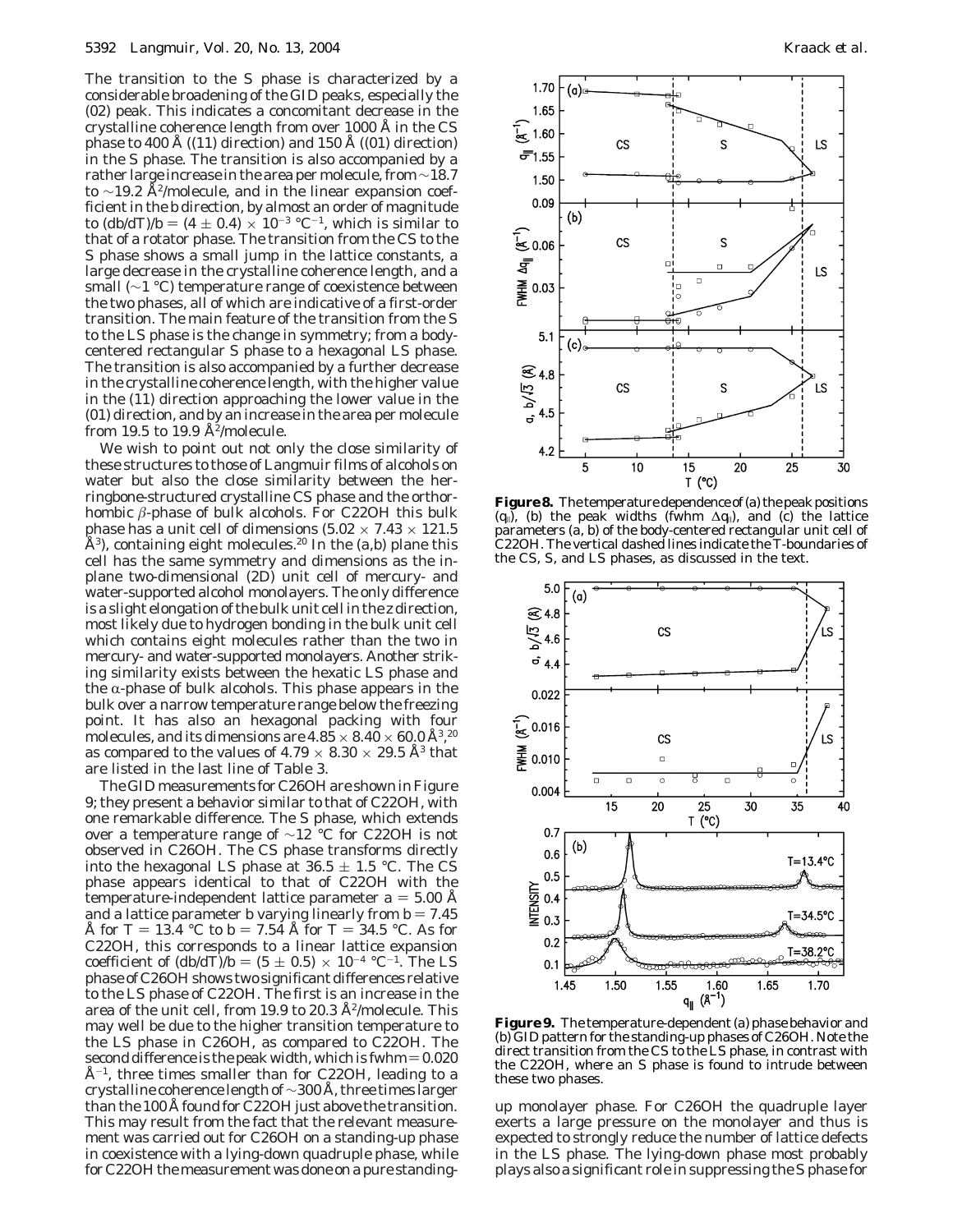C26OH. For that phase one observes in C22OH large differences in the crystalline coherence lengths in the two lattice directions and a large continuous expansion of the unit cell, as discussed above.

For C14OH and C18OH close to, and slightly below, room temperature, we observed only a single diffraction peak, indicating a hexagonal LS phase. For C18OH at *T*  $= 25$  °C the peak position is at  $q_{\parallel} = 1.510$  Å<sup>-1</sup> and the fwhm  $= 0.03$  Å<sup>-1</sup>. For C14OH at  $T = 4.5$  °C, we observe also a single GID peak at  $q_{\parallel} = 1.521 \text{ Å}^{-1}$  and a fwhm  $=$  $0.04$  Å<sup>-1</sup>. We conclude therefore that for these alcohols only the hexagonal LS phase is observed over the temperature range studied here. The crystalline coherence lengths are of order 150-200 Å.

In contrast with the high coverage phases of alcohols, which show in-plane long-range order, no sharp diffraction peaks were found for the lying-down phases of the alcohols, indicating that all lying-down phases lack long-range order. For the quadruple layer of C26OH only, we observed sometimes a weak and broad diffraction peak at  $q_{\parallel}$   $\approx$  1.29  $\rm \AA^{-1}$ , which was very extended in  $q_{z}$ . This peak corresponds to a chain-chain spacing of 4.87 Å and its width results in a liquidlike coherence length of ∼15 Å. Beam damage caused the rapid disappearance of this peak and prohibited its precise recording. It is plausible that a similar-range order exists also for a smaller number of lying-down layers. However, the smaller number of scatterers and the higher susceptibility to beam damage would render the observation of the broad liquidlike peak associated with this order increasingly more difficult with decreasing number of layers. The lack of long-range order here is similar to that found for the lying-down phases of alkanes on mercury<sup>12</sup> but is in contrast with the several ordered phases found for the lying-down phases of Langmuir films of fatty acids on mercury.11,13 Clearly, the headgroup plays an important role not only in the determination of the existence and structure of the standing-up phases but also in the structure, or absence thereof, of the lying-down phases. In particular, the observed dimerization of the fatty acid molecules in the lying-down phases $11,13$  may cause a dimer of two molecules to behave as a single "molecule". The twice-stronger chain-chain attraction of this twice-longer "molecule" may induce the order formation in fatty acids on mercury. This view is supported by the fact that an increase in order with chain length is indeed found for the lying-down phases of fatty acids on mercury.<sup>13</sup> If this hypothesis is correct, then mercury-supported Langmuir films of alcohols of lengths considerably larger than those studied here may also exhibit long-range order in their lying-down phases. The details of the role of the headgroup are now being studied by us employing mercury-supported Langmuir films of a range of judiciously chosen molecules with various headgroups and molecular architectures.

**3. Molecular Tilts.** To detect possible small molecular tilts in the standing-up phases, we measured the BR at the GID peak positions for the alcohols studied. The results for the (11) diffraction peak at  $T = 25$  °C and  $q_{\parallel} \approx 1.51$  $A^{-1}$  are summarized in Figure 10. For a better comparison all Bragg rods are scaled to have the same intensity of the Bragg rod under the sharp Vineyard peak<sup>24</sup> at  $q_z \approx 0.06$ Å<sup>-1</sup>. All BRs are observed to peak at  $q_z \approx 0$  Å<sup>-1</sup>. Fits to the BRs of C14OH, C22OH, and C26OH yield all tilt angles of less than 2° from the surface normal. Hence we conclude that within the accuracy of our measurements all phases are untilted for all the alcohols above. For C18OH, the shape of the BR curve, peaking somewhat above  $q_z = 0$  $\rm \AA^{-1}$ , indicates a small molecular tilt. The fitted tilt angle



**Figure 10.** BR of the standing-up phases of C14OH, C18OH, C22OH, and C26OH at  $T = 25$  °C. The BR of C18OH indicates a molecular tilt of  $\varphi = 4.5^{\circ}$  from the surface normal; the other molecules are untilted. The inset shows the layer thicknesses as obtained from the reflectivity curves. The linear behavior and its slope indicate negligible tilts for all molecular lengths.

is  $\varphi = 4.5^{\circ}$ . This small tilt, not detectable in XR but only in BR measurements, is consistent with other studies of chain molecules in the LS phase. As shown in the inset, the reflectivity measurements show a linear dependence of the layer thickness *d* on chain length, with a linear fit yielding  $d = (2.3 \pm 0.5) + (1.25 \pm 0.03)n$  Å, which coincides with the extended length of the molecules, within the quoted error bars. Thus, we can safely conclude that at the highest coverage the standing-up phases of alcohols on mercury are, in general, the same as those of alcohols on water. However, due to the considerably higher pressures in these phases on mercury ( $\pi \geq 50$  mN/m) the tilted phases, observed on water  $(\pi \leq 25 \text{ m/m})$ , are completely suppressed and only untilted phases are observed. At molecular areas *A* where tilted phases are observed on water, we observe on mercury a coexistence of a lying-down phase with an untilted standing-up phase.

**C. Phase Diagram.** The information obtained from the isotherm and the X-ray measurements can be used to construct a general (*n*, *A*, *π*) phase diagram for Langmuir films of alcohols on mercury, with the caveat that we only have X-ray measurements for  $n = 14$ , 18, 22, and 26. The projection of this 3D phase diagram on the (*n*, *π*) plane is shown in Figure 11 for  $T = 23$  °C. For  $n \le 7$  no stable Langmuir film is obtained. This is manifested by the surface pressure remaining close to zero down to a molecular area of  $\leq 20$  Å<sup>2</sup>/molecule, where stable films of other *n* reach their collapse pressure. For  $8 \le n \le 12$  a single plateau is observed in the isotherm. The exclusion area obtained from fits of the isotherms to the Volmer equation indicates the growth of a single layer of molecules lying flat on the surface. The high slope regions in the (*A*, *π*) isotherms at their low *A* ends indicate a condensed monolayer of standing-up molecules. Thus the single plateau in this *n* range can be assigned to a coexistence region between the single layer of lying-down molecules and the monolayer of standing-up molecules. The surface pressure of the plateau rises linearly with *n*, similar to Langmuir films of alkanes<sup>12</sup> and fatty acids<sup>13</sup> on mercury.

For  $14 \le n \le 18$  we observe two plateaus in the isotherm, which the X-ray reflectivity measurements reveal to be associated with the formation of a 9.1 Å thick double layer of lying-down molecules, and a coexistence region, re- (24) Vineyard, G. H. *Phys. Rev. B.* **1982**, *26*, 4146. spectively. Increasing the coverage further leads to the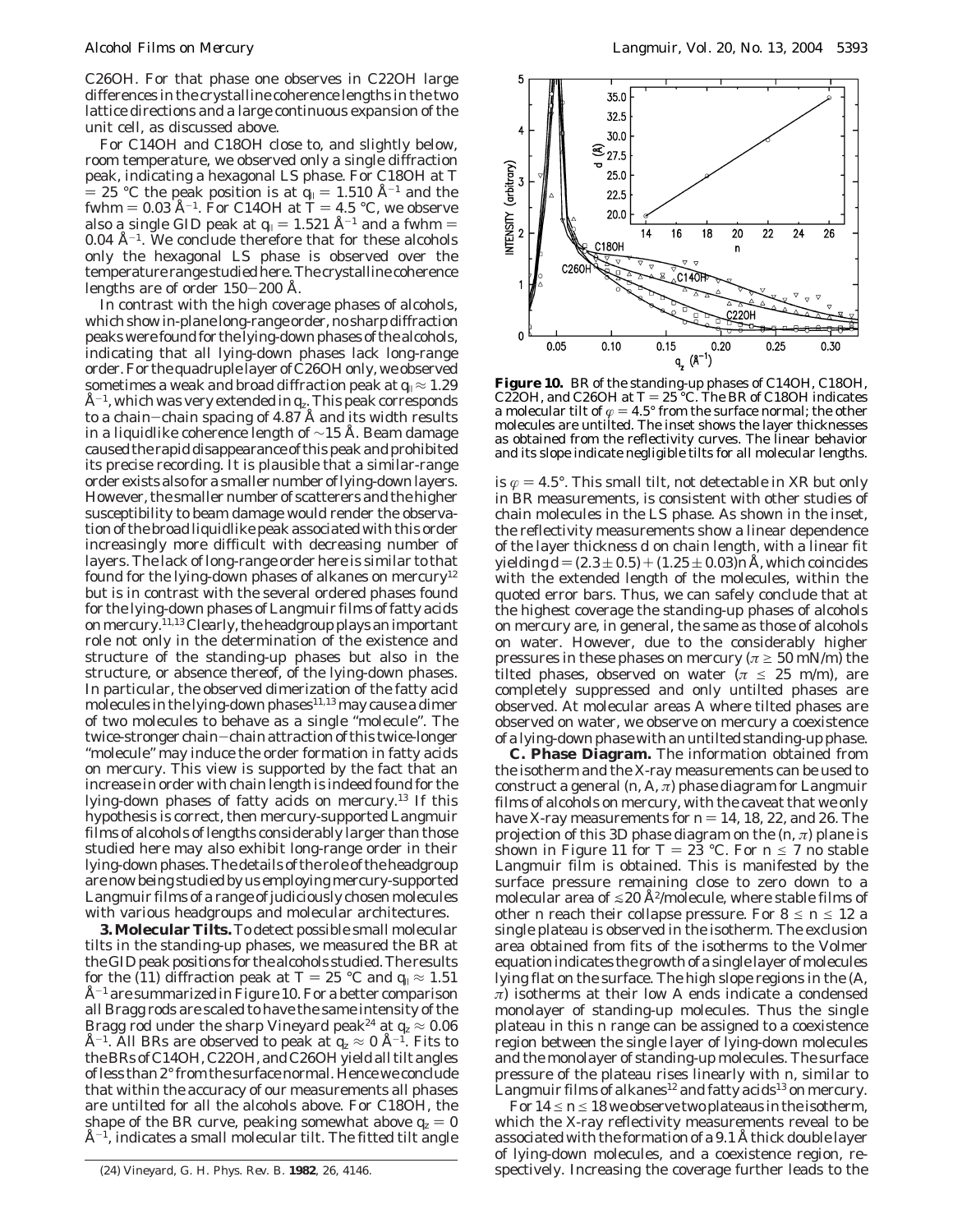60

50

40

 $\begin{pmatrix} E \\ E \end{pmatrix}$ 30





**Figure 11.** Surface pressure (*π*)-chain length (*n*) phase diagram for Langmuir films of alcohols on mercury at  $T = 23$ °C. SL, DL, TL, and QL indicate single, double, triple, and quadruple layers of lying-down molecules. The dashed line is a fit of an expression, discussed in the text, yielding the adsorption energy of the alkyl chain and alcohol headgroup on mercury. ML indicates the monolayer phases of standing-up molecules. The various phases in this region are shown in Figures 8 and 9 and discussed in the related text. The solid uppermost line is the collapse pressure of the film.

formation of an untilted, hexagonally ordered, standingup phase, of a structure identical with the LS phase of the same alcohols on water. The two alcohols investigated by X-rays in this *n* range, C14OH and C18OH, do not show any other standing-up phase within the  $5-30$  °C temperature range of our measurements for C14OH or at room temperature for C18OH.

For  $22 \le n \le 26$  three plateaus are clearly observed in the isotherm, indicating three phases of flat-lying molecules: single, double, and triple layers. A very small additional plateau indicates in C26OH the formation of a quadruple layer of lying-down molecules, which is clearly observed by X-rays. This phase is not observed for any other chain lengths studied here. Interestingly, despite the three plateaus observed in the isotherm, C22OH shows in the X-ray measurements only the single- and doublelayer phases of flat-lying molecules. The standing-up phases of these chain lengths were found to be the CS, S, or LS phases observed also on water.<sup>1</sup> Their boundaries and very existence were found to be temperature dependent. For the longest alcohol studied, C28OH, the number of plateaus decreases to two. This suggests the existence of only two lying-down phases: the single layer and the double layer.

All lying-down phases are found to lack long-range order in the surface-parallel direction. This includes the tripleand quadruple-layer phases where the closer packing of the multilayer structure, manifested in the lower layer spacing, could have been expected to induce a higher order than that in the single- and double-layer phases. This absence of long-range in-plane order is in contrast with its presence in the lying-down phases of fatty acids on mercury<sup>13</sup> but in line with the absence of order also in alkanes on mercury.<sup>12</sup> The difference clearly originates in the different interactions between the main order-inducing agents in the lying-down phases: the headgroups.

As we have done previously for alkanes<sup>12</sup> and fatty acids,13 we can extract from the phase boundaries an estimate for the adsorption energies on mercury of the alkyl chain and alcohol headgroup. This is done by viewing the surface pressure  $\pi$ , to a first approximation, as being

equal to the difference between the adsorption energy*E*ads and the heat of vaporization ∆*H*vap. The simple theoretical expression obtained<sup>12</sup> is fitted to the surface pressure of the first plateau. The fit is shown in a dash line in Figure 11. It yields adsorption energies of 4.9 kJ/( $CH<sub>2</sub>$  mol) for a methyl group and  $E_{ads} \approx 21$  kJ/(CHOH mol) for the alcohol headgroup. The result for a methyl group agrees very well with the  $5.4 \mathrm{kJ}$ /(CH<sub>2</sub> mol) obtained from alkanes on mercury<sup>12</sup> and the 5.3 kJ/(CH<sub>2</sub> mol) obtained for fatty acids on mercury.13 The alcohol headgroup's adsorption energy is about 25% smaller than the  $E_{ads} \approx 28$  kJ/ (CHOOH mol) of the fatty acid headgroup.

This simple calculation shows that the energetics favor lying-down phases at low coverage, since this maximizes the total adsorption energy. The transition to a standingup phase requires raising the pressure by increasing the coverage. It also explains why the lying-down phases disappear for short molecules; with decreasing *n* the energetic advantage in maximizing the alkyl-mercury contact by having a lying-down phase diminish relative to that of maximizing the headgroup-mercury contact by having a standing-up phase. Finally, the coverage at which the transition from lying-down to standing-up phases occurs depends sensitively on the balance between the mercury-alkyl and mercury-headgroup interaction, and the variation of this balance with pressure. When the later interaction strength decreases the transition point is shifted toward higher coverages and pressures. This, in turn, results in the formation of a larger number of lyingdown layers before these are preempted by the transition from lying-down to standing-up molecules. Thus, for alcohols, where  $E_{ads}$  is lower (as compared to fatty acids), even quadruple layers of lying-down molecules can be observed before the formation of additional lying-down layers is preempted by the transition to standing-up molecules. By contrast, for fatty acids, where the headgroup's *E*ads is higher, only single and double layers of flat-lying molecules are observed.

#### **V. Conclusions**

Langmuir films of alcohols on mercury are found to have, in general, a similar phase behavior to that of fatty acids on mercury.13 However, a number of important differences should be noted. The most prominent of these is that the lying-down phases of alcohols do not show longrange order, while those of fatty acids are ordered. This is due most probably to the stronger headgroup-headgroup and headgroup-mercury affinities for fatty acids as compared to alcohols. Also, the tilted standing-up phases, observed on water for fatty acids and alcohols, and in a suppressed form also for fatty acids on mercury, are completely suppressed here, and only untilted standing-up phases are observed for alcohols on mercury, excepting C18OH, where a minute tilt of 4.5° is observed. This can be explained by the larger number of layers of lying-down molecules occurring for the long chain alcohols. This increases the surface pressure and decreases significantly the possibility of forming a coexisting tilted standing-up phase, which requires more surface area per molecule than an untilted phase. The suppression of tilted phases for fatty acids on mercury and the total lack of these phases for alcohols on mercury are consistent with the observed surface pressures at the transitions to the untilted standing-up phases on mercury and water. For Langmuir films of fatty acids, we observe at the transition point to the untilted phases a pressure of  $\pi \approx 45$  mN/m on mercury and  $\pi \approx 30$  mN/m on water. For alcohols, however, the corresponding pressures are  $\pi \approx 50$  mN/m on mercury and  $\pi \approx 20-25$  mN/m on water.<sup>25,26</sup> The